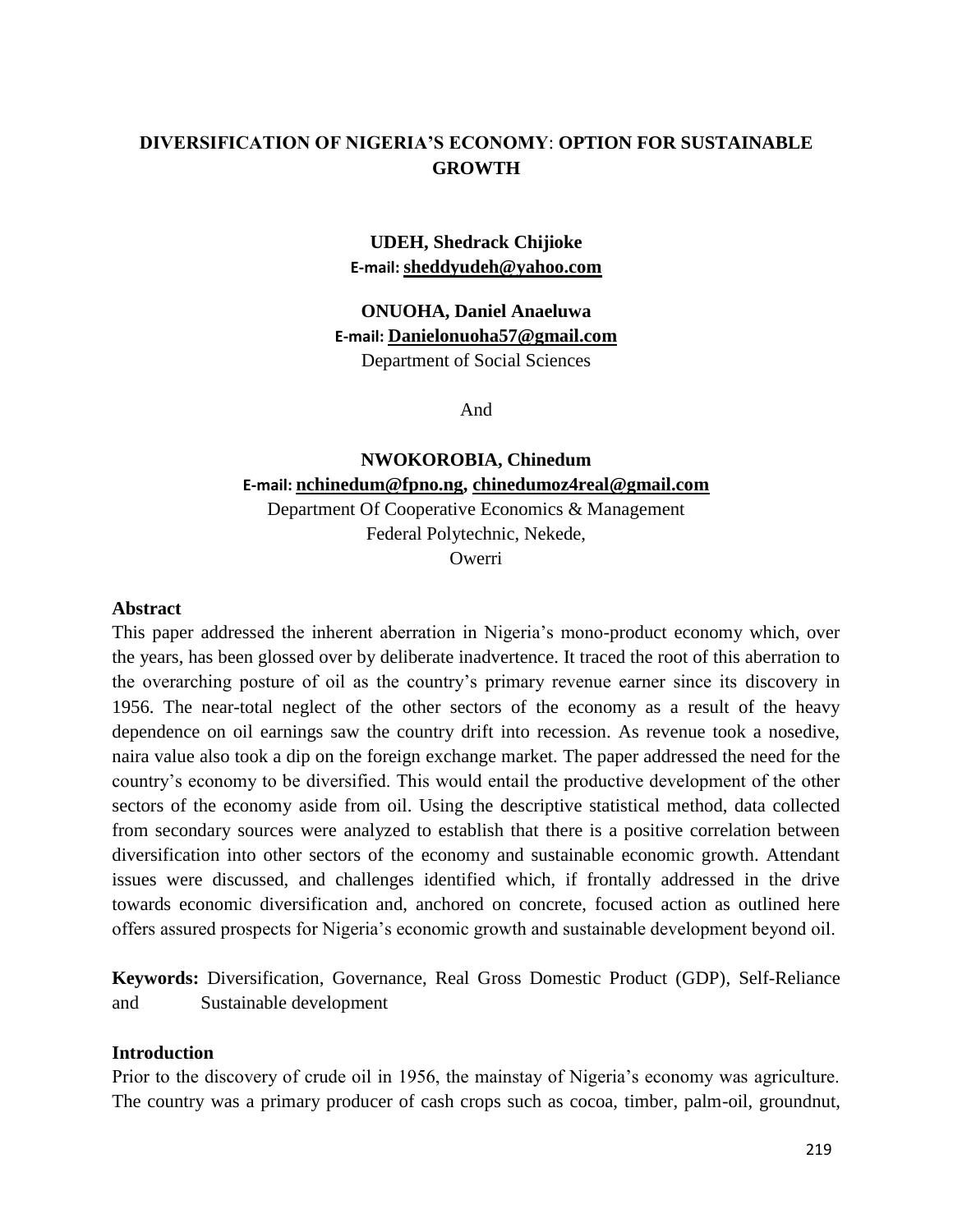rubber etc. which it also exported. This made the country a major exporter of these crops. In the 1960s and immediately before the oil boom of the 1970s, agriculture contributed 60% to Nigeria's Gross Domestic Product (GDP), 70% to export, and 95% to food needs (Chidiadi, 2009). Although the country witnessed revenue windfall from the years of oil boom, the immediate aftermath of this development was the palpable neglect of agriculture. Consequently, as noted by Uzonwanne (2015), Nigeria was no longer a significant producer of groundnuts (peanuts), rubber, and palm oil.

As a result of its abandonment, agriculture has suffered long years of neglect, mismanagement, inconsistent and poorly conceived government policies, lack of necessary infrastructure and meaningful government incentive to farmers, and bureaucratic bottlenecks among government agencies in executing agricultural policies and programmes. Following the relegation of agriculture to the backstage in the wake of the oil windfall, the country metamorphosed into a mono-product economy with heavy dependence on revenue from oil. Admittedly though, viewed from the perspective of increased revenue earnings for the country, oil has contributed immensely to the growth of Nigeria's economy. This, however, has not translated into concrete, quantifiable economic growth in real terms. Among other factors as shall be discovered shortly in this discourse, this is attributable mainly to the vagaries of the international market which make oil prices very volatile. In 2014, the country experienced an unrelieved dwindling of its revenue earnings as a result of the fall in the price of oil from \$115 per barrel to less than \$70 per barrel.

#### **Statement of the Problem**

As a primary resource, the only contribution of oil in Nigeria is revenue generation, and revenue in itself does not suffice as an index of GDP where there are no productive activities to generate measurable economic output. According to Sarumi and Anyanwu (n.d.), "The contribution of mining in the 2013 GDP report is recorded at 14.3% out of which oil and gas formed a whopping 93.4% while coal and metal ore accounted for the remaining 5.65%. Agriculture, on the other hand, accounted for 21.7%, a 19.3% decline from its 48.27% contribution in 1971. This shows an underutilization of its (the country's) over 40 mineral endowment and 80 million hectares of arable land. The table below further drives home the grave import of the country's precarious state.

| Country             | Percentage Contribution |  |
|---------------------|-------------------------|--|
| Angola              | 45%                     |  |
| Kuwait              | 60%                     |  |
| Libya               | 60%                     |  |
| Qatar               | 55%                     |  |
| Saudi Arabia        | 48%                     |  |
| United Arab Emirate | 40%                     |  |
| Venezuela           | 25%                     |  |
|                     |                         |  |

**Table 1: Oil Sector Contribution to Real GDP of Selected Oil Producing Countries Country Percentage Contribution**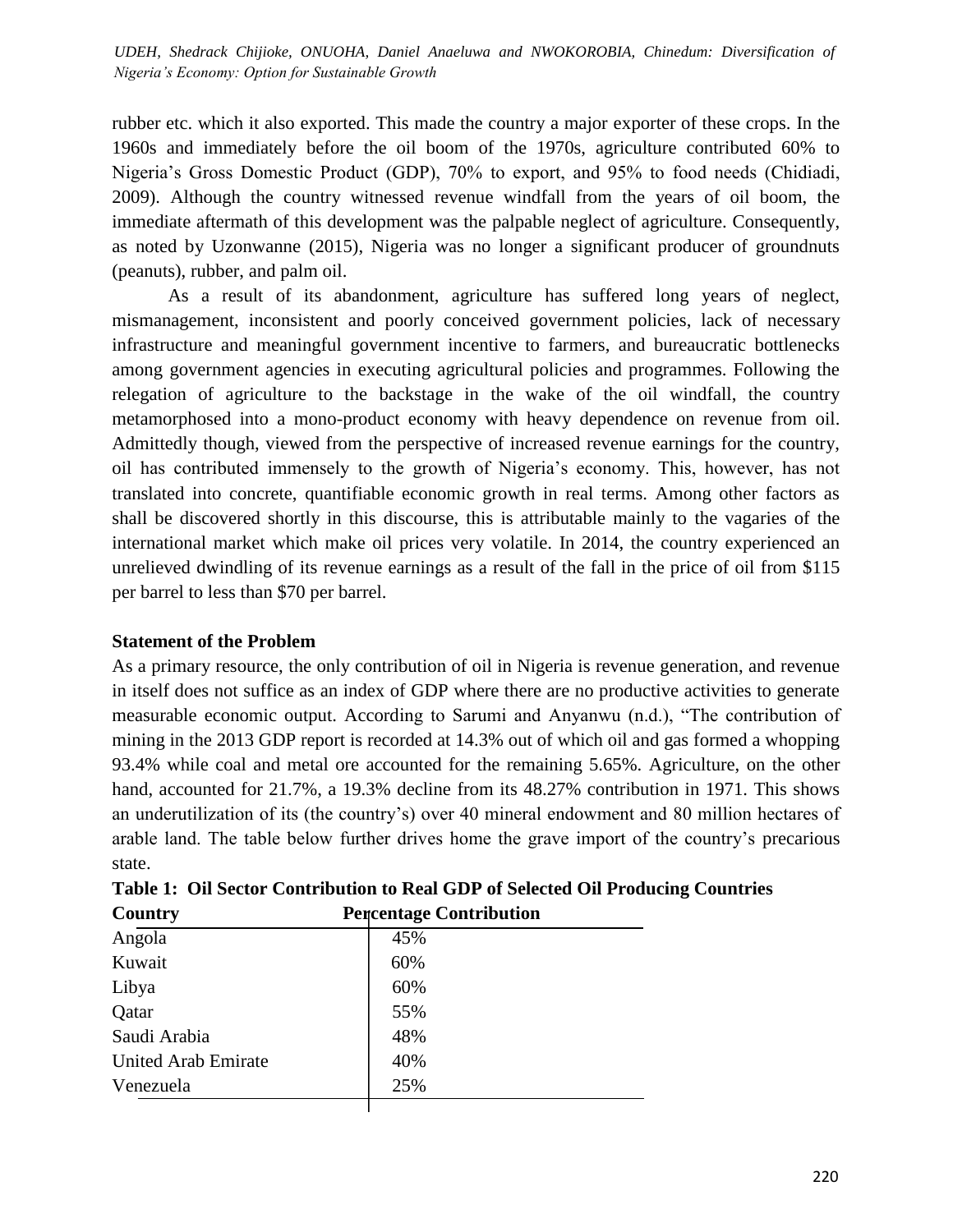#### **Source: Nigeria's Oil Sector Contribution to GDP Lowest in OPEC – Blueprint, 2014**

Contrasted with the countries in the table above, in the third quarter of the year under consideration, Nigeria's oil sector contribution to real GDP was less than 11%, precisely 10.45%.

A logical inference that can be readily drawn from here is that in *real terms*, the country's much-vaunted oil sector is not *productive*. Since production is the hub of economic activities, the alarming implication is not only that the contribution from the oil sector to the GDP is not much but also that its linkage within the productive sector of Nigeria's economy is not deep enough. The consequence is that Nigeria is denied the development benefits of a multifaceted and interdependent *productive* enterprise economy. Given the prospects of economic diversification as a strategy to attain sustainable economic growth, there is, therefore, a need to explore the viability of this option.

#### **Objectives of the Study**

- 1. The paper sets itself to identify a perceived aberration in Nigeria's economy.
- 2. Besides, it establishes that, in real terms, increased oil revenue alone does not translate into concretely quantifiable economic growth.
- 3. It seeks to prove that the true index of growth rate is productive activities as reflected in real GDP

## **Method of Data Collection**

Data used for compiling the paper were obtained from secondary sources. Time series data and graphical illustrations also provided additional supporting facts.

## **Method of Data Analysis**

The technique adopted in analyzing the data collected is the descriptive method of analysis. The descriptive statistical method was also used to explain facts and analyze information obtained from statistics. Applying deductive reasoning, judgment was formed about a fact or situation. Then, based on the available information, inferences were drawn regarding particular observations.

# **Review of Related Literature and Conceptual Issues**

# **Diversification**

Diversification is "creating new avenues for economic growth. It involves using the right strategy to boost revenue generated from other sectors of the economy. That is, facilitating growth of other sectors of the economy" (Eluogu, 2017). In more specific terms, it is "the process of expanding the range of economic activities both in the production and distribution of goods and services . . . the widening of the economy to create opportunities for diverse economic activities . . . to create a broad-based economy" (Anyaehie and Areji, 2015). Diversification is a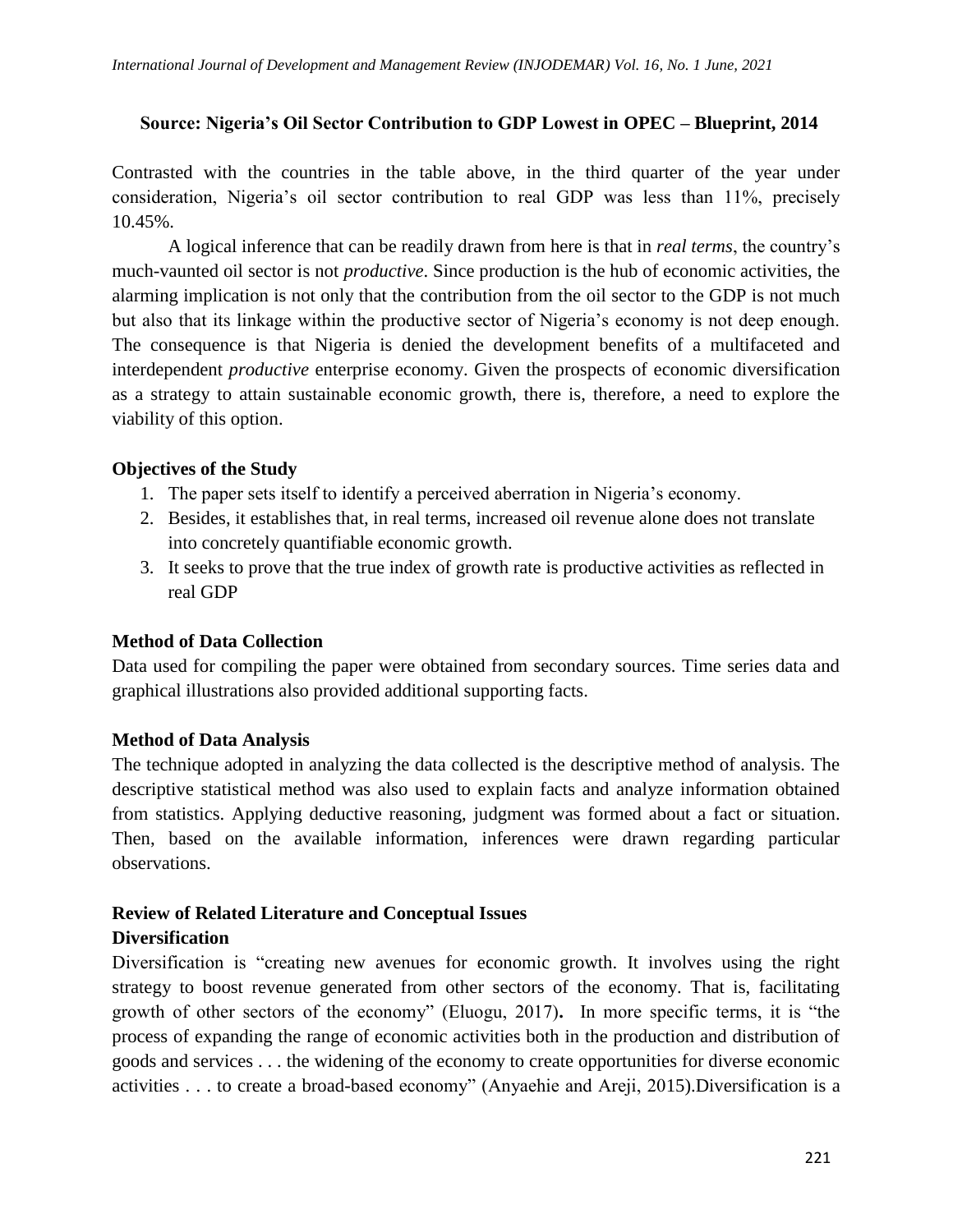multi-sector economic growth strategy that can be likened to "investing in a variety of assets" (Samuelson, in Ojefia, 2016). In the view of Uzonwanne  $(2015)$ , it "demands active participation in a wide range of sectors . . . firmly integrated into different regions . . ."

Underlying economic diversification is the "idea of having multiple streams of income" by creating multiple revenue centers (Ojefia, 2016). This will, in turn, encourage the creation of different ways to increase cash flow as opposed to building a single income stream. As businesses and investments venture into various, non-correlated sources of residual income, the incidence of heavy dependence on only one source is reduced. During recession, diversification serves as a *mechanism for checks and balances*. The positive performance of some sectors (or subsectors) neutralizes, balances, or cancels out the negative performance of others, thereby minimizing risks.

#### **Governance**

Since it gained currency in international development literature, contemporary perspective on the concept of governance now transcends how institutions, groups or bodies of persons are formally organized, managed and administered. In its Policy Paper, the United Nations Development Programme (UNDP, 1997) defines governance as "the exercise of economic, political, and administrative authority to manage a country's affairs at all levels. It comprises the mechanisms, processes, and institutions through which citizens and groups articulate their interests, exercise their legal rights, meet their obligations and mediate their differences."

The pillars of governance can be identified as follows: first, it "occurs at all tiers or levels of society - religious bodies, political associations, corporate organizations, schools, local, state and national governments and even the family" (Egboka, 2013:8). Second, it is not only about processes, but it also includes ends achieved – primarily, to improve the lot of the citizenry. Third, it involves decision-making, decision-taking and implementation either by the citizens themselves, or on their behalf, or for them. As a concept that focuses on how public institutions conduct public affairs and manage public, human and material resources (Egboka, 2013), other characteristics of governance include popular participation by the citizenry; openness and transparency; rule of law; inclusiveness and responsiveness to the needs of the people; accountability; enhancement of traditional institutions; consensus generation through intensive grassroots orientation; economic empowerment; equitable distribution of resources; access to information on resource inflow and use; effectiveness and efficiency; strategic vision etc. *Governance is people-centered and incorporates traditional practices and resources in driving* socio-economic and political progress (emphasis mine)*.* It involves probity and transparency erected on a foundation of honest relationship (King, 2006 cited in Njoku, 2013).

According to UNDP Human Development Report (2004), at the core of human development is allowing people to live the kind of life they choose and providing them with the tools and opportunities to make those choices. A critical development end, therefore, is allowing people full productive expression. Hence, an important factor in development as it bothers on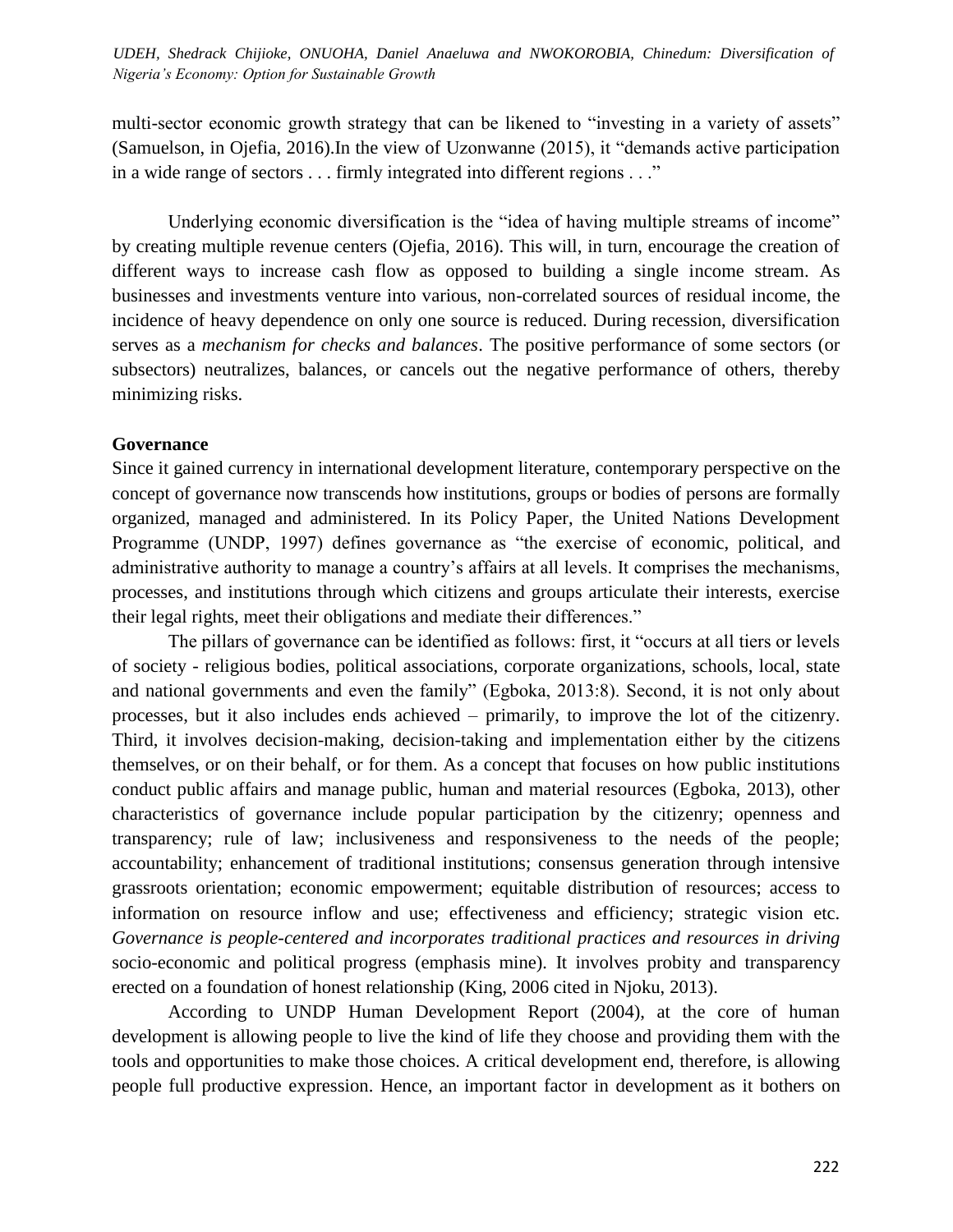economic diversification is the human resource. Just as with development, economic diversification cannot be actualized by substituting more traditional priorities and practices but rather by complementing and strengthening them. All these rise, stand or fall on leadership, hence, governance.

Governance, as a leadership vehicle, mediates the development process, ensures proper and balanced growth, fosters equitable access to resources, defines the boundaries of responsibilities for tasks, and engenders mutually beneficial and reinforcing relationships among key actors, players and stakeholders in the economic diversification drive.

#### **Real Gross Domestic Product (GDP)**

A country's Gross Domestic Product (GDP) measures the total monetary value of all the finished goods and services produced within her borders in a specified time (www.investopedia.com). Apart from determining overall economic output and value added through economic processes, the GDP gauges a country's productivity, standard of living, and economic growth. It also measures the value added through economic processes and determines recession. Whereas nominal GDP is a raw measurement that includes price increases, real GDP compares the economic output from one year to another, taking the inflationary trend into account. On the other hand, the economic growth rate is measured by percentage increase in GDP from quarter to quarter in order to determine precisely how fast a country's economy is growing.

From the standpoint of the country's real GDP, the aberration in Nigeria's mono-product economy is captured pointedly by a former President of the International Association of Energy Economics, Professor Wumilledare, thus: "In Nigeria, the contribution of oil is mostly revenue, and revenue does not translate into GDP if there are no productive activities in the economy, which come from oil. . ." (Iledare, n.d.). Quarter  $4/2016$  Report of the country's GDP by the National Bureau of Statistics (NBS, n.d.) corroborates this view: "As a share of the economy, the oil sector represented 7.15% of total real GDP, compared to 8.06% in Q4/2015 and 8.19% in  $O3/2016."$ 

Considering that "today, petroleum accounts for over 90% of Nigeria's export revenue and over  $80\%$  of the government's budget" (Jekwe, n.d.), and that "production generates economic activities" (Ojefia, 2016), it means that at 7.15% of real GDP, "there are no productive activities in the economy, which come from oil  $\dots$ , an indication that "the linkage is not deep enough within the productive sector of the economy"(Iledare, n.d.).

## **Self- Reliance**

Self-reliance is the core object of development. It is a situation where people can independently determine and implement policies without undue influence or interference from outside sources. Self-reliance has to do with recourse to one's capability, judgment, resources and skills in the bid to enhance self-dependence.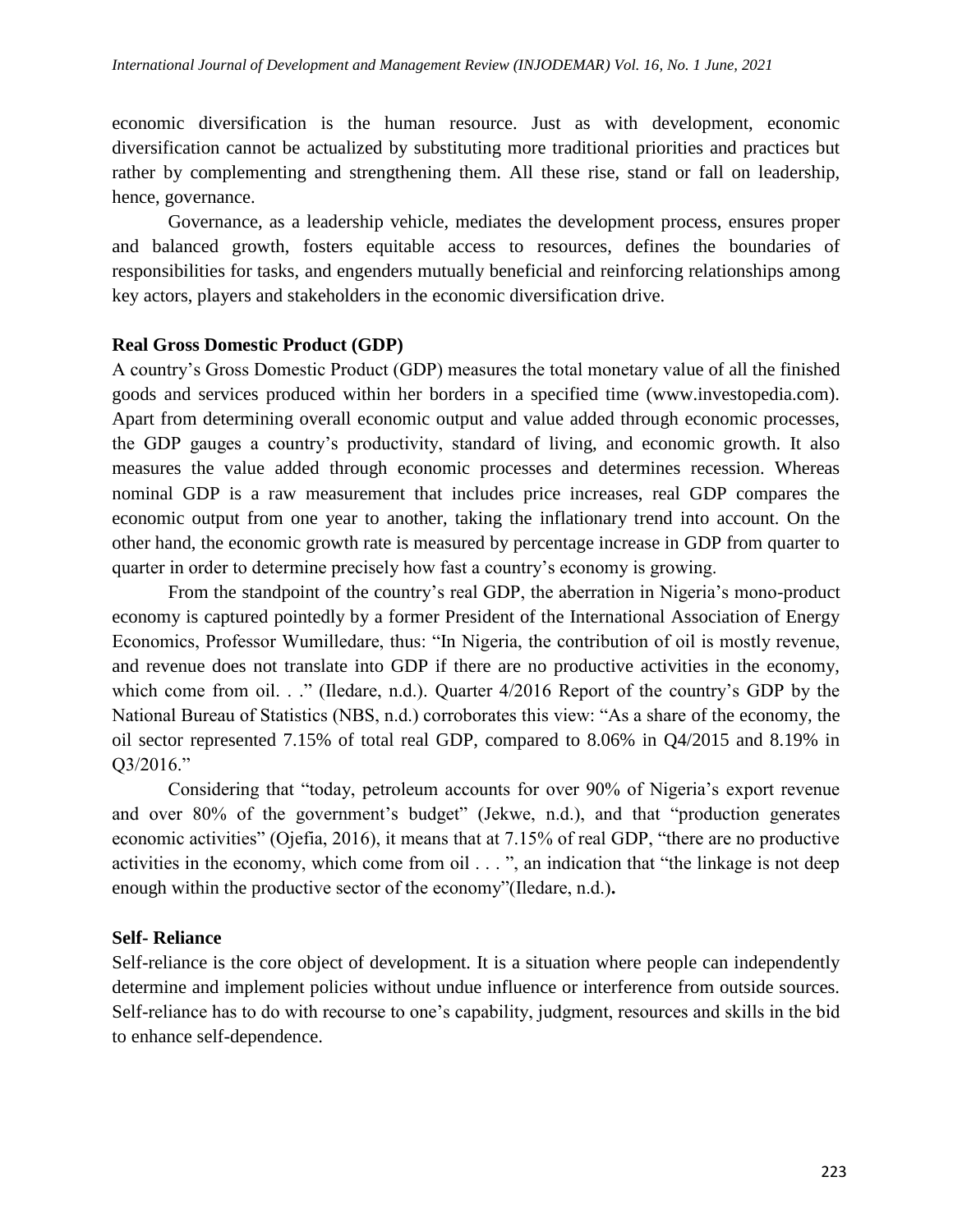As a strategy that underlies the development process, self-reliance can only be achievable if the fulcrum of support in productive activities is one's resources, nay local content, the proportion of inputs to a product supplied from within a country (Black, 2002). Unregulated dependence on the incorporation of massive quantities of foreign inputs, whether internally or externally generated, into the factors of local production, will not only result in disruptive, radical changes in the ecological balance but will also make the management process difficult for users. This cannot but jeopardize national survival, and herein lies the object lesson in sustainable development as it impinges on economic diversification. The process of diversifying the economy cannot be externalized. Nowhere have human resources from outside sufficed for the development needs of a people. The economic diversification plan must, therefore, be participatory and inclusive.

#### **Sustainable Development**

First, a cursory examination of the term, development, in the context of this write-up is pertinent in order to afford one *a focused perspective.* The view of development held here as it concerns economic diversification is "creating the necessary conditions for the realization of the potential of the human personality" (Seers, 1972). The UNDP Human Development Report (1990) describes it as the process of enlarging people's choices. These choices, as observed in the report, can be infinite – extending *ad infinitum*to continually emerging prospects and opportunities, and dynamic – changing overtime in the light of unfolding realities. The critical choices involved, hinge, to a large extent, on the need for people to acquire knowledge and the need to have access to resources required to enjoy a decent standard of living. This would presuppose effective command over needed resources such as land, credit, income etc. The implication is that the absence or non-availability of these essential resources makes a lot of other opportunities to be inaccessible. In essence, the choices focus primarily on what people should have and what they should do to be able to ensure their livelihood. By implication, the process of widening people's choices in development entails the formation of human capabilities such as knowledge and skills, and the use people make of their acquired capabilities such as for productive purposes. Thus, considering that people are the real wealth of a nation, the primary objective of development is to create an enabling *local* environment for people to realize their full potentials and live creative and productive lives. Hence, people are active agents, instruments and participants in the development process. The key emphasis here is that people and their *environment* are critical considerations in development.

Sustainable development is thus "development that meets the need of the present without compromising the ability of future generation to meet their own needs . . . In essence . . . a process of change in which the exploitation of resources, the direction of investments, the orientation of technological development, and institutional changes are all in harmony and enhance both current and future potential to meet human needs and aspirations" (Brundtland Commission Report, 1983). It focuses on three primary considerations, namely, the physical environment, the socio-political, and the economic. These translate into three interdependent and mutually reinforcing pillars of sustainable development, as follows: Environmental Protection,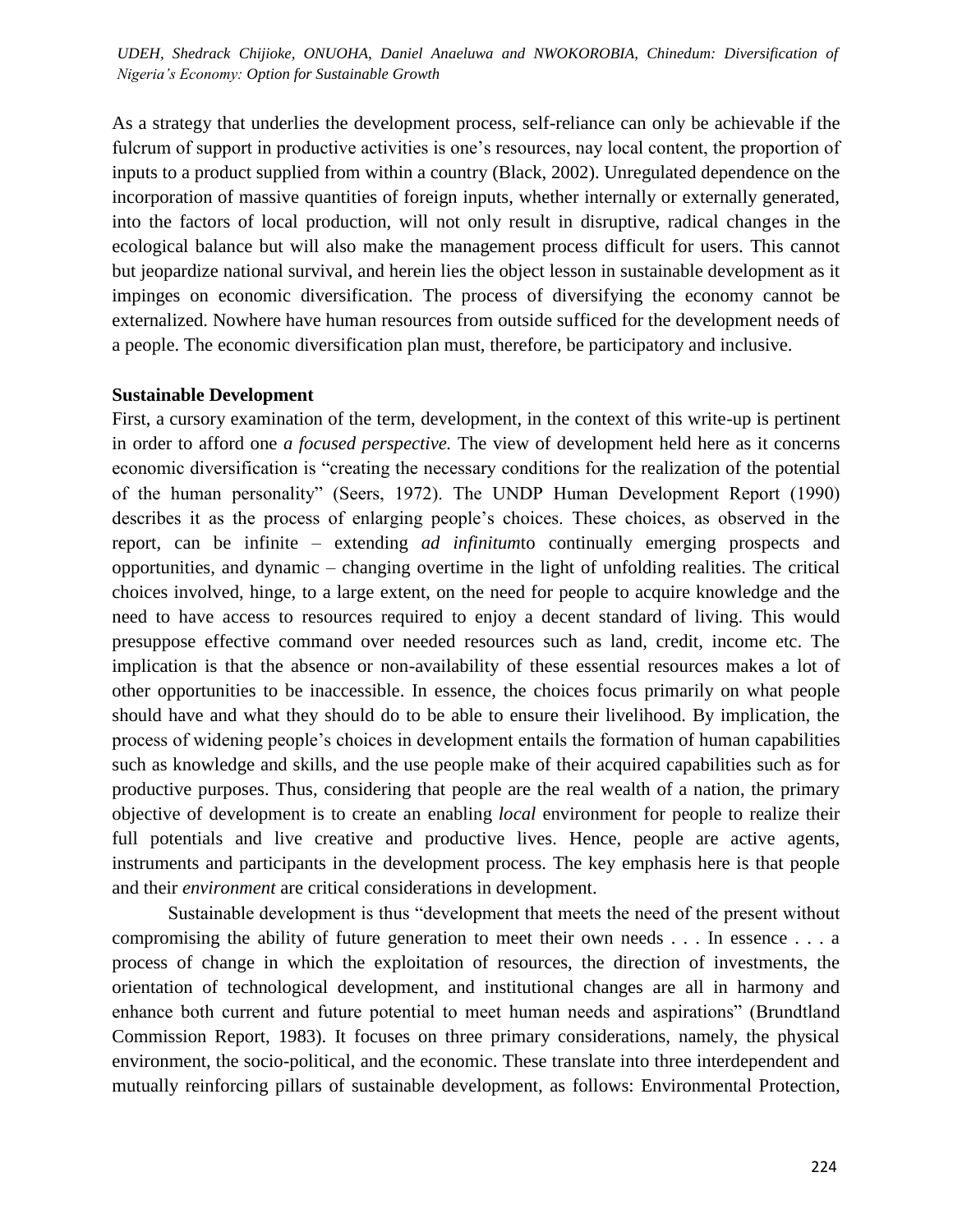Social Development, and Economic Development. Thus, for an instance, concerning a nonrenewable resource like fossil fuel, sustainable development advocates a balance between the rate of depletion and economy of use. Other areas that engage attention similarly are social cohesion and stability; cultural diversity and self-identity; individual and group uniqueness; economic and social wellbeing; pursuit of aspirations and fulfillment of purpose; freedom of self-expression and limits of liberty; social justice and equity; security and peace; health, shelter, clothing, food and felt-needs; job, employability and productivity etc.

#### **Theoretical Framework**

This work was anchored on the theory of diversification.

#### **The Theory of Diversification**

The theory of diversification was postulated by one of its proponents, Nick

Lioudis (2019). The theory is a technique that reduces risk by allocating investments among financial instruments, industries, and other categories. It aims to maximize returns by investing in different areas that would each react differently to the same event.

According to Ugulini (2019), there are two main theories of diversification. The first is Concentric Diversification, in which companies diversify through product diversification or market diversification. For example, a businessman who operates a filling station and deals on petroleum products such as fuel, diesel and kerosene, and lubricants such as oil, may decide to broaden his scope of business by incorporating cooking gas and its accessories such as burner, hose etc. The second theory of diversification is Conglomerate Diversification. In this, the businessman mentioned above may decide to diversify by opening a subsidiary that offers products that have nothing to do with his usual business. The businessman may go into agricultural business, such as rice production, sited in different locations.

There are three key benefits or advantages of diversification, namely, minimizing risks or losses, preserving capital, and generating returns. However, there are problems associated with diversification. First, it may not be easy to manage diverse portfolio, particularly if one has multiple holdings and investments. Second, it can cast a dent on one's bottom-line. This is because the cost of investments differs from one business to another.

The significance of the theory of diversification in this study is that it underscored its justification for guaranteeing sustainable growth of the country's economy. Although Nigeria is endowed with diverse natural resources such as zinc, coal, diamond, gold, cocoa etc. yet itsprimary revenue earner is oil. To minimize the risk of revenue shortfall occasioned by falling prices in the international oil market, it is absolutely imperative to diversify the economy by developing and harnessing the country's other natural resources. This would reduce the impact of fluctuating oil prices which negatively affects expected revenue needed for development purposes.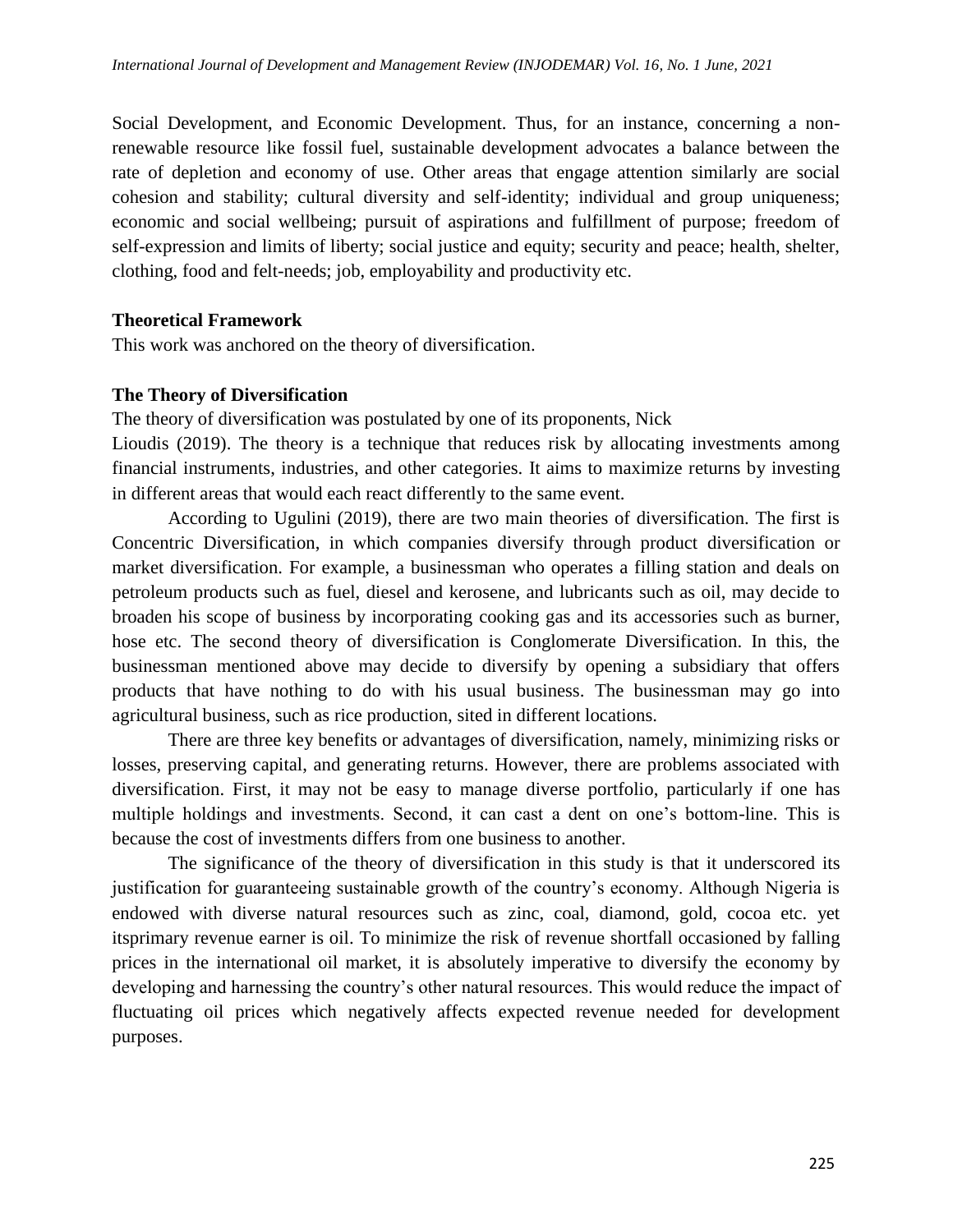*International Journal of Development and Management Review (INJODEMAR) Vol. 16, No. 1 June, 2021 UDEH, Shedrack Chijioke, ONUOHA, Daniel Anaeluwa and NWOKOROBIA, Chinedum: Diversification of Nigeria's Economy: Option for Sustainable Growth*

#### **Challenges and Need for Diversification**

There are two major developments on the international scene, which, although seemingly ordinary and isolated, yet are interconnected in their medium and long-term implications for the growth and survival of Nigeria's oil-dependent economy. From the perspective of this discourse, the development that stands out more starkly and which should readily engage concerned attention is the discovery of Shale oil as alternative fuel source. Against the backdrop of global oil market volatility, the prospect of Shale oil as substitute energy resource holds out deathly economic grimness for the country. This is because "in the new global energy reality . . . nonconventional sources like Shale and Oil sands are redefining supply options" (Fabiyi, 2016). Onucheyo (2001) had earlier predicted that in the  $21<sup>st</sup>$  century, nuclear, solar, geothermal and other energy sources will be sufficiently developed to meet most of the world's energy requirements. The other development like it is the *stealthy* entry (to the uninitiated) and yet steadily growing strong presence of electric car in the international automobile market  $-$  a revolution China is pursuing with the consuming passion of an *obsessive-compulsive* syndrome. In the course of time not long from now, this can only sound the death knell for Nigeria's fossil fuel. Juxtaposed with what Tella, Mustapha and Mbaya (in Ojefia, 2016) have observed as "growth without development" in Nigeria over the years, the worrisome seriousness of these developments can then be fully appreciated.

Given this portentous scenario, the challenge to diversify Nigeria's economy transcends sloganeering, or mere expression of intent, and reiteration of commitment. It is a challenge that should be confronted head-on with a *workable* blueprint detailing *implementable* action plan for achieving economic diversification within phased timelines. Gratifyingly, the urgency for Nigeria's economic diversification is pervading every segment of the country's body-politic. For Eluogu (2017), "With the recent crash in oil prices and consequent hardship engendered by  $\dots$ over-reliance on oil; it has become more compelling to Nigerian policy-makers and all stakeholders that diversifying the economy is not optional but mandatory. . ." Alluding similarly to the urgency for economic diversification, Nigeria's Vice President, Professor Osinbajo said, "There is no doubt in which direction we should go  $\ldots$  we do realize the urgency of the moment and the importance of getting things done quickly" (Ojefia, 2016). Buhari (2016) underscored this urgency in his address to the  $44<sup>th</sup>$  Annual General Meeting (AGM) of the Manufacturers Association of Nigeria (MAN): "This event is timely and the theme 'Diversifying the Nigerian Economy: The Role of Government in Manufacturing' is quite apt as it is coming at a time when the nation is faced with the urgent need to diversify the economy in the light of dwindling price of crude oil in the global market . . . the dramatic fall in crude oil and other commodity prices has had a serious negative impact on world economies, especially countries like Nigeria which depend on one commodity for its export earnings." On the main plank of his administration's economic diversification agenda, the President told the Meeting: ". . . The key to our quest for economic diversification . . . lies in Agriculture and the Manufacturing sector . . ." The props in the strategic plan which will serve as road map are the Nigeria Industrial Revolution Plan (NIRP) and the National Enterprises Development Programme (NEDEP) (Buhari, 2016)**.**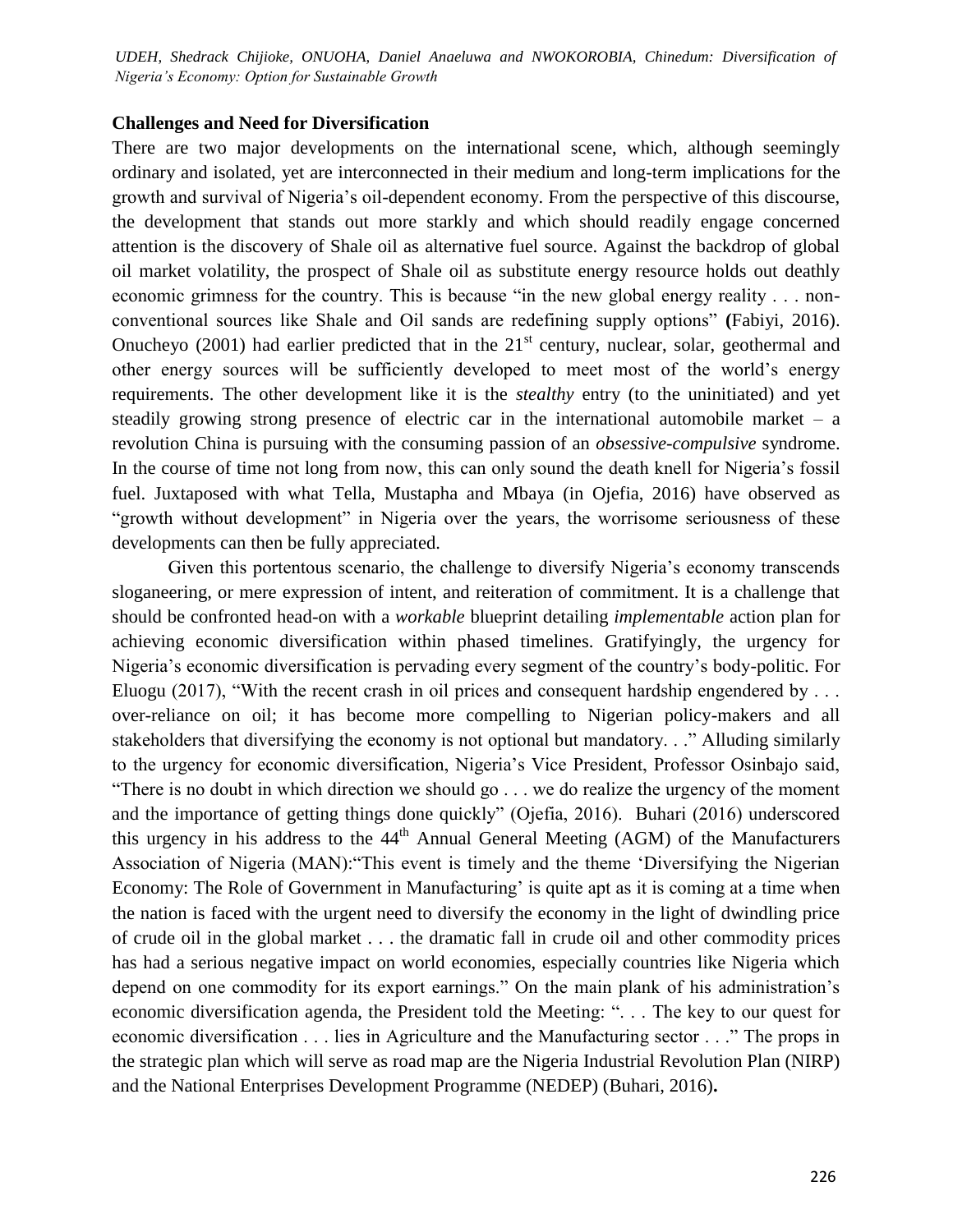## **Findings and Discussion**

Nigeria ranks among nations of the world with rich endowments in human, natural and mineral resources. These include both renewable and non-renewable resources such as solar energy which is grossly underutilized and huge reserves of natural gas yet to be fully tapped. Apart from oil and gas, Nigeria is said to have an estimated 40 million tons of talc deposit in Niger, Osun, Kogi, Ogun and Kaduna States; 1 billion tons of gypsum deposit spread over many States; 3 billion metric tonnes of iron ore deposit in Kogi, Enugu, and Niger States; and 15 million tons of lead and zinc deposit spread over eight states. Her arable land is estimated at 84 million hectares with 230 billion cubic metres of water [\(www.gti.com.ng\)](http://www.gti.com.ng/). The table below illustrates her potentials in agriculture.

|                        | <b>Production</b>     |                |                             |
|------------------------|-----------------------|----------------|-----------------------------|
| <b>Agricultural</b>    | Output                | World          | <b>Remarks</b>              |
| <b>Product</b>         | (million metric tons) | <b>Ranking</b> |                             |
| Cassava                | 54                    | Largest        |                             |
| Dry Cowpea             | 2.5                   | Largest        |                             |
| Kola nut               | 0.138                 | Largest        |                             |
| Melon seed             | 0.5125                | Largest        |                             |
| Sorghum                | 6.90                  | Largest        |                             |
| Cocoyam                | 3.45                  | Largest        |                             |
| Yam                    | 38                    | Largest        |                             |
| <b>Cashew Nut</b>      | 0.8365                | 2nd Largest    | <b>Behind Vietnam</b>       |
| Millet 52nd Largest    |                       |                |                             |
| <b>Sweet Potatoes</b>  | 3.4                   | 2ndLargest     |                             |
| Palm Kernel            | 1.2                   | 3rdLargest     | Behind Indonesia and        |
| Malaysia               |                       |                |                             |
| Cocoa                  | 0.383                 | 4th Largest    |                             |
| Ginger                 | 0.156                 | 4th Largest    |                             |
| Groundnut              | 3.07                  | 4th Largest    |                             |
| <b>Fresh Vegetable</b> | 6.2                   | 4th Largest    |                             |
| Palm Oil               | 0.94                  | 5th Largest    | Behind Indonesia, Malaysia, |
| Thailand and Colombia  |                       |                |                             |
| Pawpaw                 | 0.775                 | 5th Largest    |                             |

## **Table 2: Nigeria's Agricultural Potentials**

 **Source: Adapted from [www.gti.com.ng](http://www.gti.com.ng/) (2012)**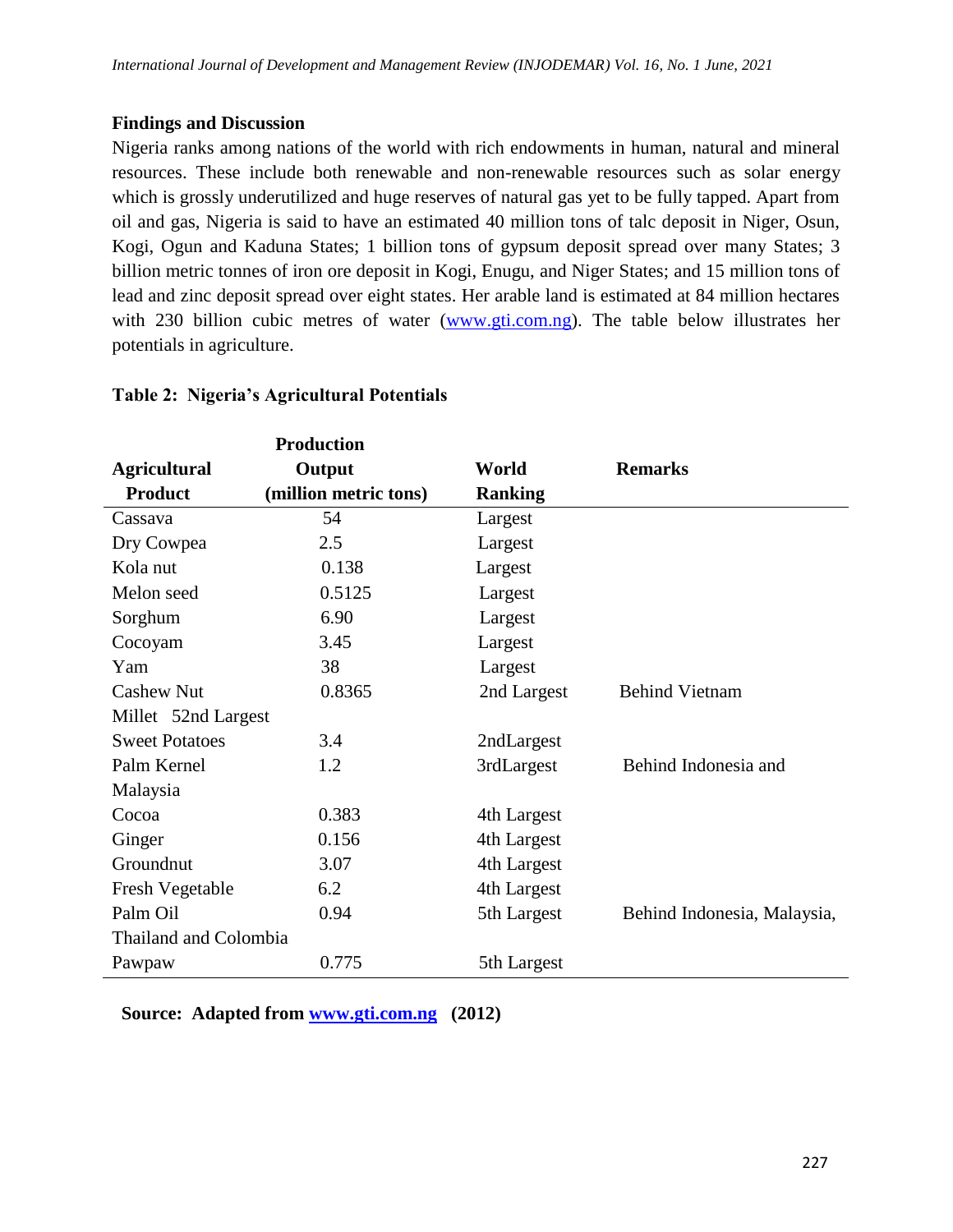As with other sectors and sub-sectors, such huge potentials in both the mining and agricultural sectors have regrettably not recorded commensurate impact on real GDP. The Q1/2016 Quarterly Establishment Surveys (QES) report of the National Bureau of Statistics (NBS) attests to this.

## **Table 3: Q1/2016 Quarterly Establishment Surveys (QES) of Sectoral Contribution to Nominal and Real GDP**

| <b>Sector</b>                                      | % Contribution     |                 |
|----------------------------------------------------|--------------------|-----------------|
|                                                    | <b>Nominal GDP</b> | <b>Real GDP</b> |
| Mining/Quarrying (Crude Petroleum, Natural Gas     |                    |                 |
| Coal Mining, Metal Ore etc) -                      | 4.14               | 10.34           |
| Agriculture (Crop Production, Livestock, Forestry  |                    |                 |
| Fishing etc)                                       | 19.17              | 20.48           |
| Manufacturing                                      | 9.33               | 9.82            |
| Electricity, Gas, Steam, & Air-conditioning Supply | 0.37               | 0.20            |
| Construction                                       | 3.99               | 4.13            |
| Trade                                              | 21.55              | 18.19           |
| Accommodation/Food                                 | 1.21               | 1.15            |
| Information & Communication                        | 12.25              |                 |
| 11.98                                              |                    |                 |
| Transport & Storage                                | 1.55               | 1.19            |
| Arts, Entertainment & Recreation                   | 0.30               | 0.26            |
| Finance & Insurance                                | 3.71               | 3.13            |
| <b>Real Estate Services</b>                        | 7.41               | 6.61            |

## **Sources: NBS [\(www.nigerianstat.gov.ng](http://www.nigerianstat.gov.ng/) and www.na**[tionalplanning.gov.ng/index.php/news](http://www.nationalplanning.gov.ng/index.php/news-media)[media\)](http://www.nationalplanning.gov.ng/index.php/news-media)

In the quarter under review, the contribution of agriculture to real GDP was 20.48% while mining and quarrying which includes crude petroleum and natural gas was 10.34%. A ready deduction from the real GDP outlook in the table is that the economy is, generally speaking, not productive. Besides, in spite of being the country's major earner, the huge revenue from crude petroleum and natural gas does not translate into tangible economic output. The paltry contributions of the other subsectors are strong indications that the economy does not generate productive activities. As the Director-General, Debt Management Office (DMO), Dr. Abraham Nwankwo (2016) in Obinna (2016) has observed, "Nigeria is near 100 per cent idle capacity  $\ldots$  " It is no wonder therefore that the country's "... total non-oil exports are a paltry \$3 billion dollars in an economy with a GDP of over \$500 billion – less than  $1\%$  (Fabiyi, 2016). A noticeable aberration inherent here is the near-total absence of linkages within and between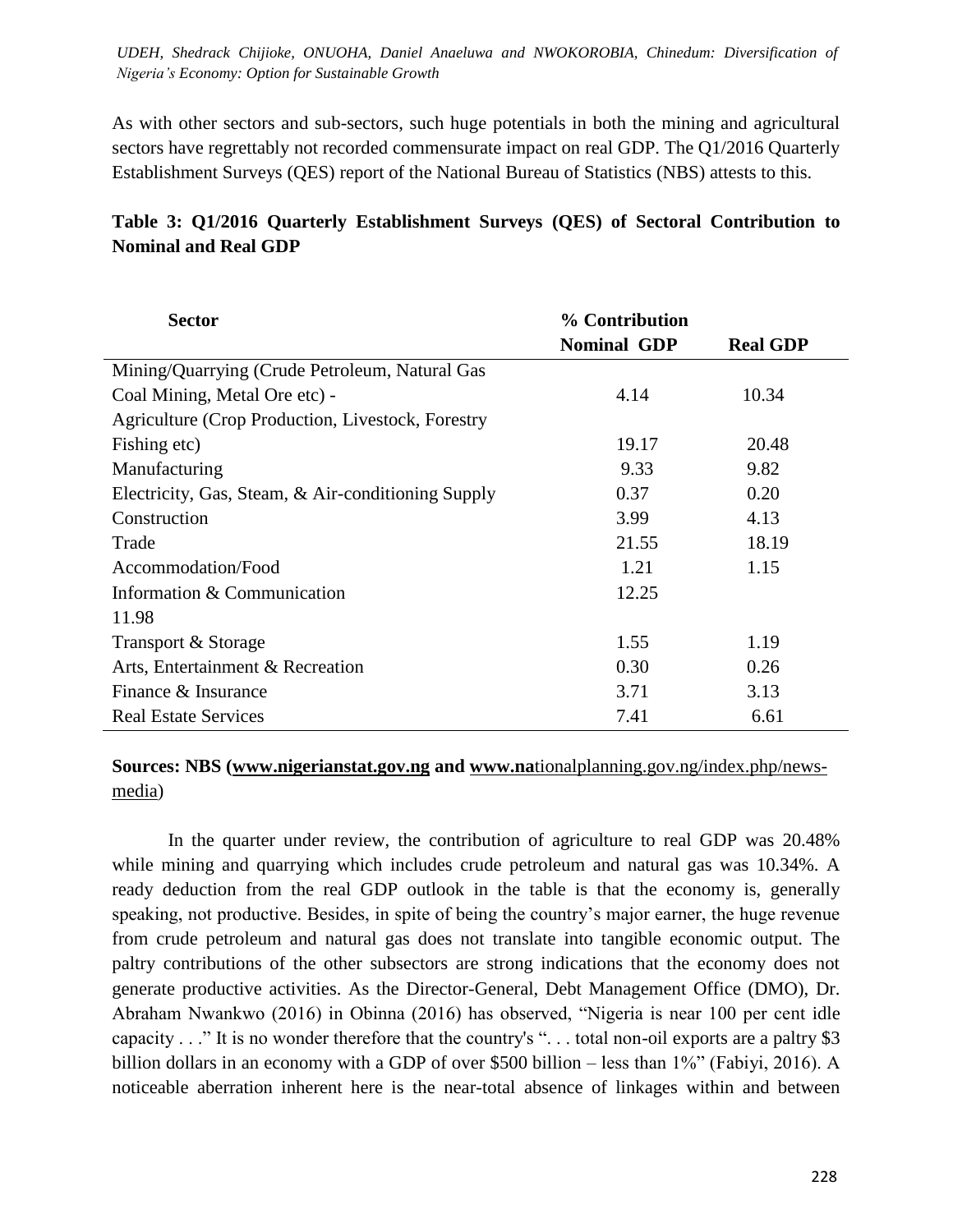sectors. Productive economic activities that generate output have a direct correlation with linkages.

Furthermore, compared with the contribution of agriculture before the oil boom of the 1970s, it can be inferred that the sector has witnessed a steep decline in its contribution. Ojefia  $(2016)$  pointed out that from "the oil boom in 1970, the decline in the agricultural sector commenced." This is observable from the graph below.



*Sources: CIA Fact book (2013) and NPC Annual Report (2012) Culled from Maria Uzonwanne (2015)*

Adebayo (1999) attributed the decline in the GDP contribution of the agricultural sector to "the neglect of agriculture and the rural economy, and the concentration of economic activity in the oil sector" resulting in the scarcity of locally-sourced raw materials and consequently, heavy imports of raw materials and foodstuff.

For a country like Nigeria seeking to reinvent and broaden their economic profile in order to reduce dependency on traditional sectors and take advantage of new opportunities in a globalized world, diversification offers multifarious benefits. This paper holds that the contradiction in the oil sector can only be resolved frontally by creating appropriate linkages within and between identified sectoral growth drivers through diversification. Huge prospects and opportunities exist in this regard for optimizing resources and raw materials by developing a base of interlinked enterprises. The crux of this economic diversification drive should be the *Nigerian people* and *local content.* The core focus is on *functional programmes* and *practical projects* that are target-oriented with predetermined time-frame*.*The results of such programmes and projects should be determinable, achievable and capable of being qualified in terms of quantifiable indices, variables or criteria. Whether within or between sectors/subsectors, the prospects and opportunities for creating value addition or value chain using local content are enormous and wide-ranging*.*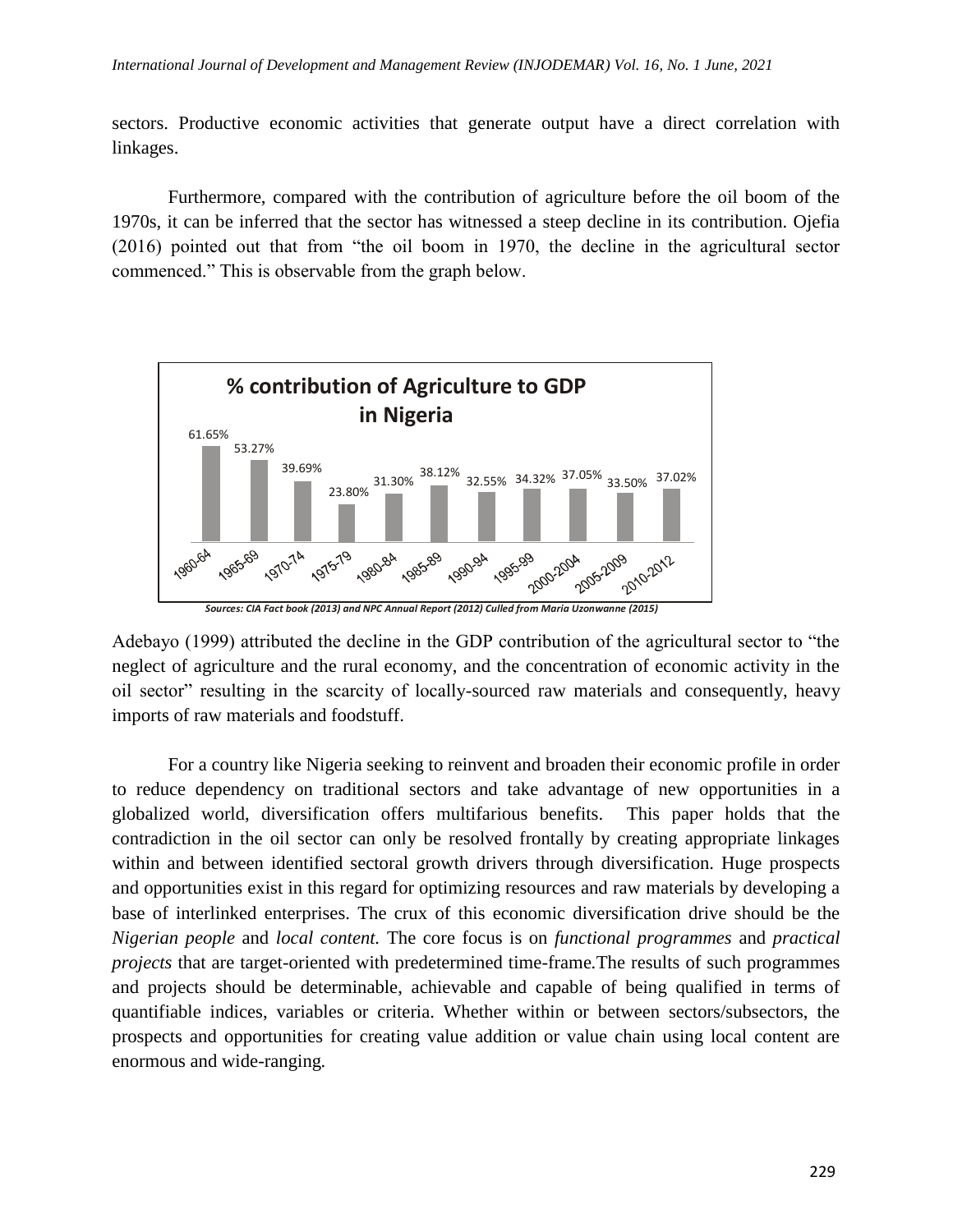*International Journal of Development and Management Review (INJODEMAR) Vol. 16, No. 1 June, 2021 UDEH, Shedrack Chijioke, ONUOHA, Daniel Anaeluwa and NWOKOROBIA, Chinedum: Diversification of Nigeria's Economy: Option for Sustainable Growth*

Forward linkages occur in industries which produce goods that become inputs into other industries. For instance, cassava, which is a multi-purpose crop, is used in diverse ways as a domestic and industrial raw material for "sweeteners, high fructose syrup (HFS), glucose and sorbitol. It is also used for the manufacture of adhesives, paper, pharmaceuticals, bread and as a thickening agent. It has many attributes: high paste viscosity, paste clarity and high freeze-thaw stability, making it the delight of many industries. Production of fuel ethanol is another potential in cassava which remains underutilized in Nigeria" (Supplement on Cassava, 2013).

Backward and forward linkages set up pressures that lead to the creation of new industries which in turn create additional pressures such as new opportunities for entrepreneurs. A large percentage of fruit juice produced in the country is prepared using imported artificial flavours. The use of local fruits in fruit juice production will stimulate increased activity in the relevant fruit sub-sector.

Limitless opportunities abound in many areas in which local content could be productively employed to achieve the goals and objectives of economic diversification. In the primary agricultural sub-sector for instance,

- a. Local weeds, plant waste and decomposed organic matter can be mixed to form compost for fertilizing the soil. This is green fertilizer.
- b. The high ammonia content in urine can be exploited to aid decomposition of organic waste and its conversion into organic fertilizer.
- c. Fresh plantain and banana leaves and stems could serve as feed for pigs.
- d. Earthworm and flies can be commercially bred for fish production.
- e. The fresh leaves of *opete* plant (so called in Owerri, Igbo dialect) and fluted pumpkin (*ugu*in Owerri, Igbo dialect) are veritable feed resources for poultry.
- f. Organic crops can be grown for food and health improvement. Organic nutrition gardening, organic spice farming and organic herb production are examples. Lemon grass, for instance, has strong roots that help combat soil erosion on sloping land. Besides, the oil extract from its lemon-scented leaves is used in perfumes, cosmetics and medicines.
- g. Consideration could be given to the emerging concept of contract farming in order to leverage the economies of scale from big organizations, minimize risk level for small farmers and guarantee their jobs. Under this arrangement, the small farmers till their own farms and also work for the manufacturing firms. These companies engage farmers to produce food and cash crops for them over a period of time. The contract is usually for between two and three years subject to renewal. The companies provide land, seedlings and tools for the farmers; pay the farmers for their labour, and use agricultural produce such as mango, cashew, pineapple, sorghum, tobacco, cocoa, among others for production purposes (Feature Report, 2012)**.** This ensures full and year-round employment for the small farmers.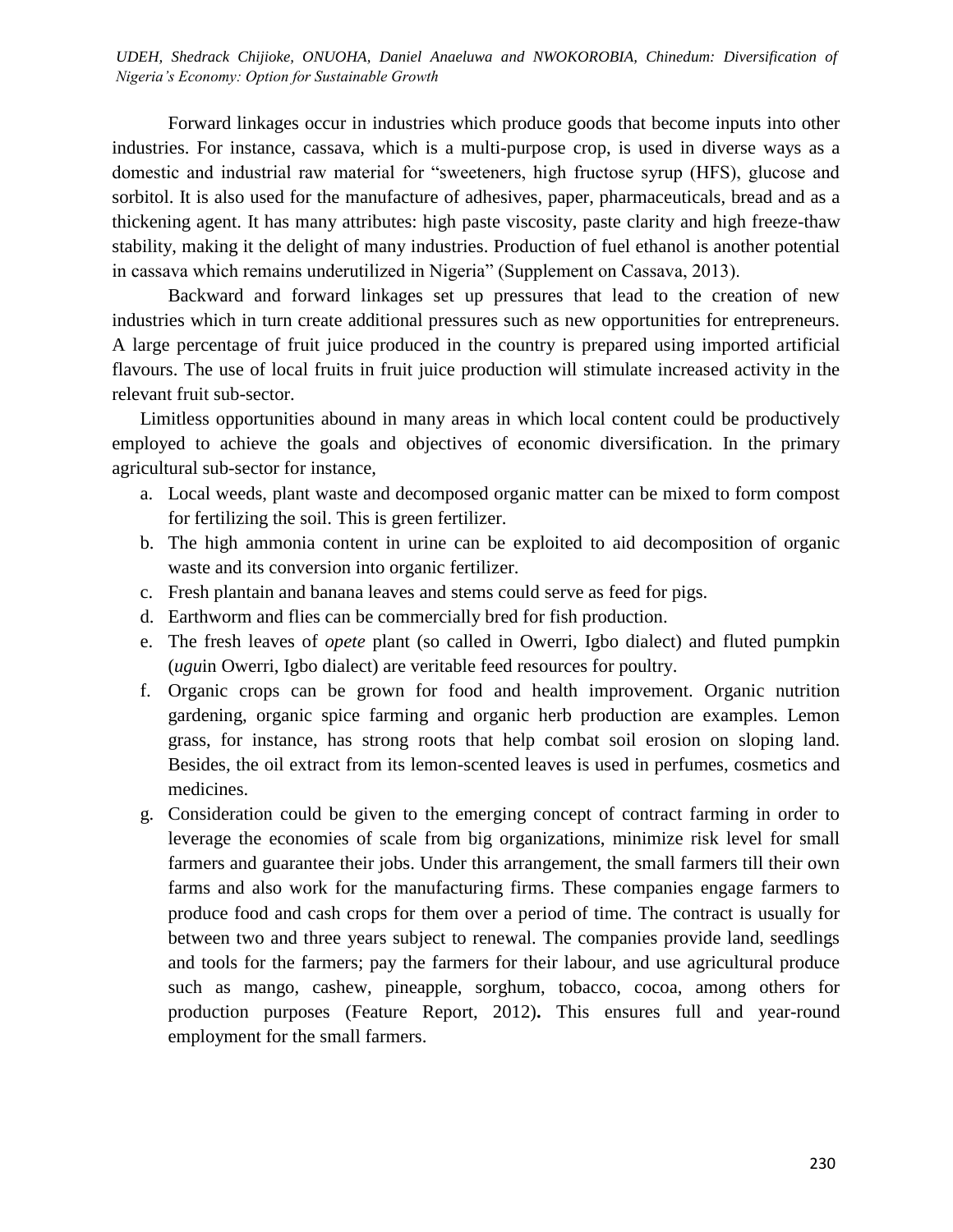#### **Diversification of Nigeria's Economy: The Way Forward**

So much more can be said of other sectors and sub-sectors. However, it suffices here to conclude by stating that the benefits of economic diversification transcend merely cushioning the country against the hiccups in the international oil market. It creates private sector jobs, stimulates business development, strengthens the economy's adaptive capacity and safeguards its long-term prospects against depletion of basic natural resources. In the face of pressure from competition in globalization, economic diversification provides a strong buffer against the vagaries of economic fluctuation. It meets the basic needs of the poor in terms of shelter, food, job, clothing, health etc., and opens diverse avenues for economic activity to accommodate a broad spectrum of people. By improving local technology and promoting private sector development of pre-existing economic activities like agriculture and small-scale businesses, it propels the expansion of environmental capacity to meet the people's needs. As a veritable instrument of sustainable development, it secures equity within and between generations, reduces, checks, and averts unidirectional exploitation or over-exploitation of natural resources onto extinction or environmental degradation. Thus, it improves environmental condition, reduces poverty, and creates and strengthens wider latitude for opportunities in comparative advantage. It is a means of coping with population growth. Linking economic diversification to a policy of "optimizing resources and raw materials by developing a base of interlinked enterprises" (Osalor, 2017) offers Nigeria an assured economic hope beyond oil.

If this historic imperative of development through economic diversification must not slip through Nigeria's fingers, it is the considered view of this paper that the process must first address certain questions agitating the issues. For a people or an economy as Nigeria's, diversification throws up challenging questions to which if appropriate solutions are proffered will afford an insightful appreciation of the reality of the country's present economic situation as well as provide anchors for direction in exploring prospects and exploiting opportunities. It will also provide the foundational sub-structure on which recommendations for the country's economic diversification will stand.

To begin with, has the country developed a blueprint for her economic diversification? If yes, what growth or development perspective informed the plan? In other words, how exactly does the country define her economic diversification? The answer to this question should present the citizenry with an articulated national vision of the country's *economic diversification programme.* Also, as an inevitable corollary of the foregoing, what is the intended purpose of her economic diversification programme? Is it only a reactive policy drawn up just as a response to the current world economic crisis and specifically, the fall in oil price? Is it merely to reduce dependence on one commodity, or earn foreign exchange, or acquire the economic status symbol of becoming part of the international export market? Have critical areas of diversification been identified? What sectors, or sub-sectors, have been so identified? What particular products or services have been listed in such identified sectors or sub-sectors? What immediate, short-term, or long-term results are expected? What tangible economic benefits are derivable from such sectors or sub-sectors in the short, medium or long term? Will the economic diversification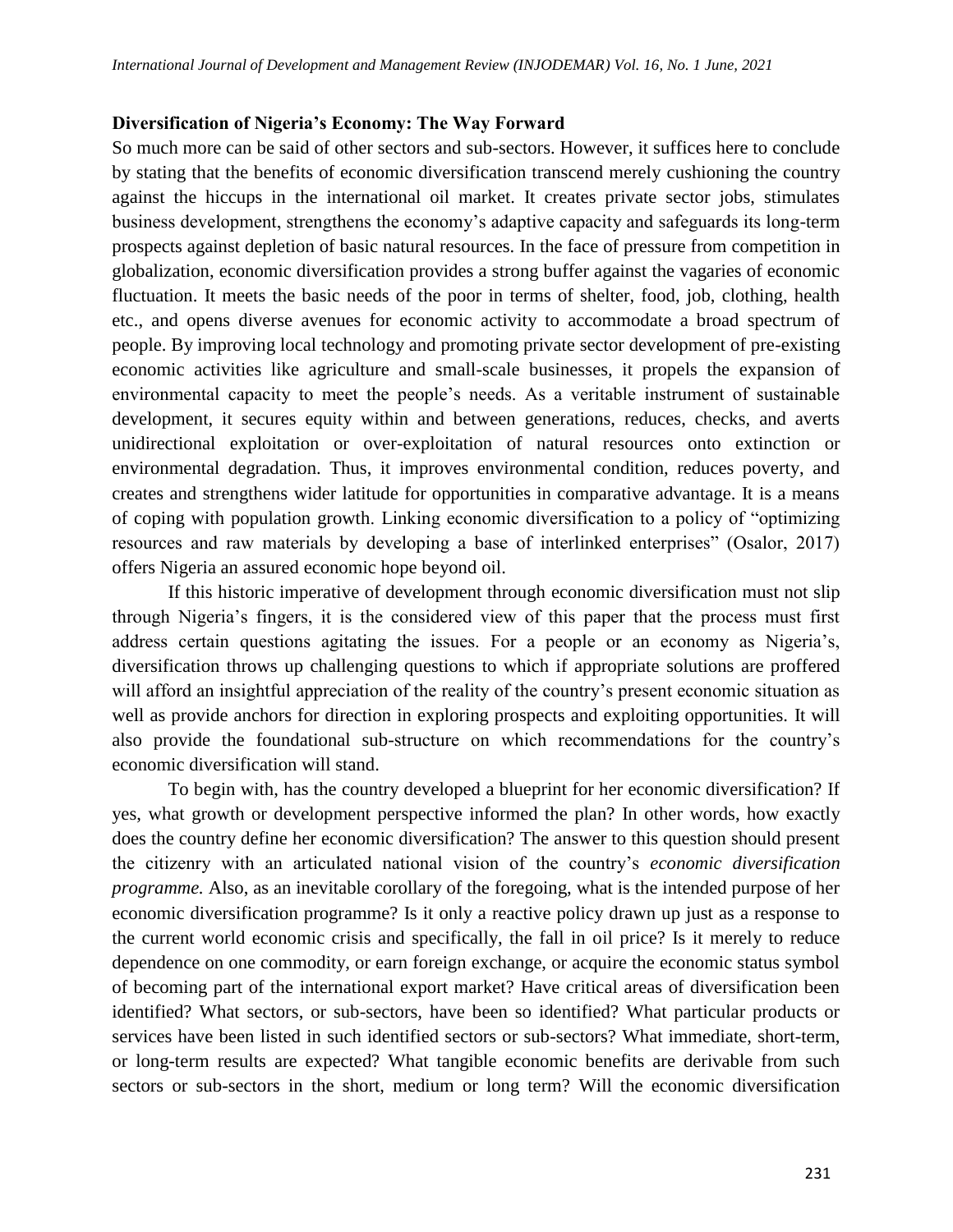*International Journal of Development and Management Review (INJODEMAR) Vol. 16, No. 1 June, 2021 UDEH, Shedrack Chijioke, ONUOHA, Daniel Anaeluwa and NWOKOROBIA, Chinedum: Diversification of Nigeria's Economy: Option for Sustainable Growth*

programme adopt an area-specific, resource-specific, or product-specific approach in targeting factors localized in particular regions? Will it be group-specific, for instance, focusing mainly on the *organized* private sector? What place will be accorded the informal sector in order to harness their contribution to the economic diversification effort? More specifically, what platform will be provided for individuals who may not belong to any formal or organized group but possess demonstrable entrepreneurial capacity? Given their weak financial base, will there be protected areas for the informal or loosely organized sector in the economic diversification plan? In this regard, how will the role of foreign investors be defined in the plan without appearing restrictive, or presenting scary prospects that make investment unattractive to them? What considerations will guide the economic diversification plan so that the country's economic survival is not mortgaged or tied to the apron strings of suffocating foreign interests? In fact, who can participate in the economic diversification programme? At what level will the programme be pursued – primary, secondary, or tertiary level? What is the fulcrum of support – micro, small, or medium enterprises? Has need analysis been undertaken for any identified sectors or subsectors? What are the exact challenges in these sectors or subsectors – lack of or obsolete machinery, equipment and tools; poor, dilapidated, inadequate or non-existent infrastructure; skills gap, training, or transfer of technical expertise; ill-equipped functional capacity; low productivity; lack of access or restricted access to credit; difficulty in sourcing raw material and other inputs, etc? How much investible funds will be available to execute the plan? How much can be sourced or accessed, and from what sources? What actions are required from the government in this regard? What is the operational timeline for gestation, break-even etc? Within what time-frame is the impact expected to begin to be felt in the economy? What feed-back measures or reporting mechanisms will be put in place to address emerging problems and avert programme failure? Similarly, what steps will be considered to make the economic diversification plan an ongoing national policy that will transcend partisan political leanings and outlast the government that initiated it?

Action steps are advocated here in order to rid the economic diversification plan of the drag of bureaucratic red-tape. The purpose is intended to separate the programme from arm-chair bureaucrats, and disentangle it from the reward and patronage system. Planning and execution should therefore be action-focused and target-oriented:

- 1. In the context of her national experience, the country nay the government should define in categorical terms what exactly she means by economic diversification, namely, her view and vision of economic diversification as a cardinal growth and development option for the country.
- 2. That vision should be accorded a policy status, and appropriate legislation enacted to back it up.
- 3. As a practical step towards its execution, set up an Economic Diversification Implementation Body/Agency to provide institutional, legal and administrative props to drive the process.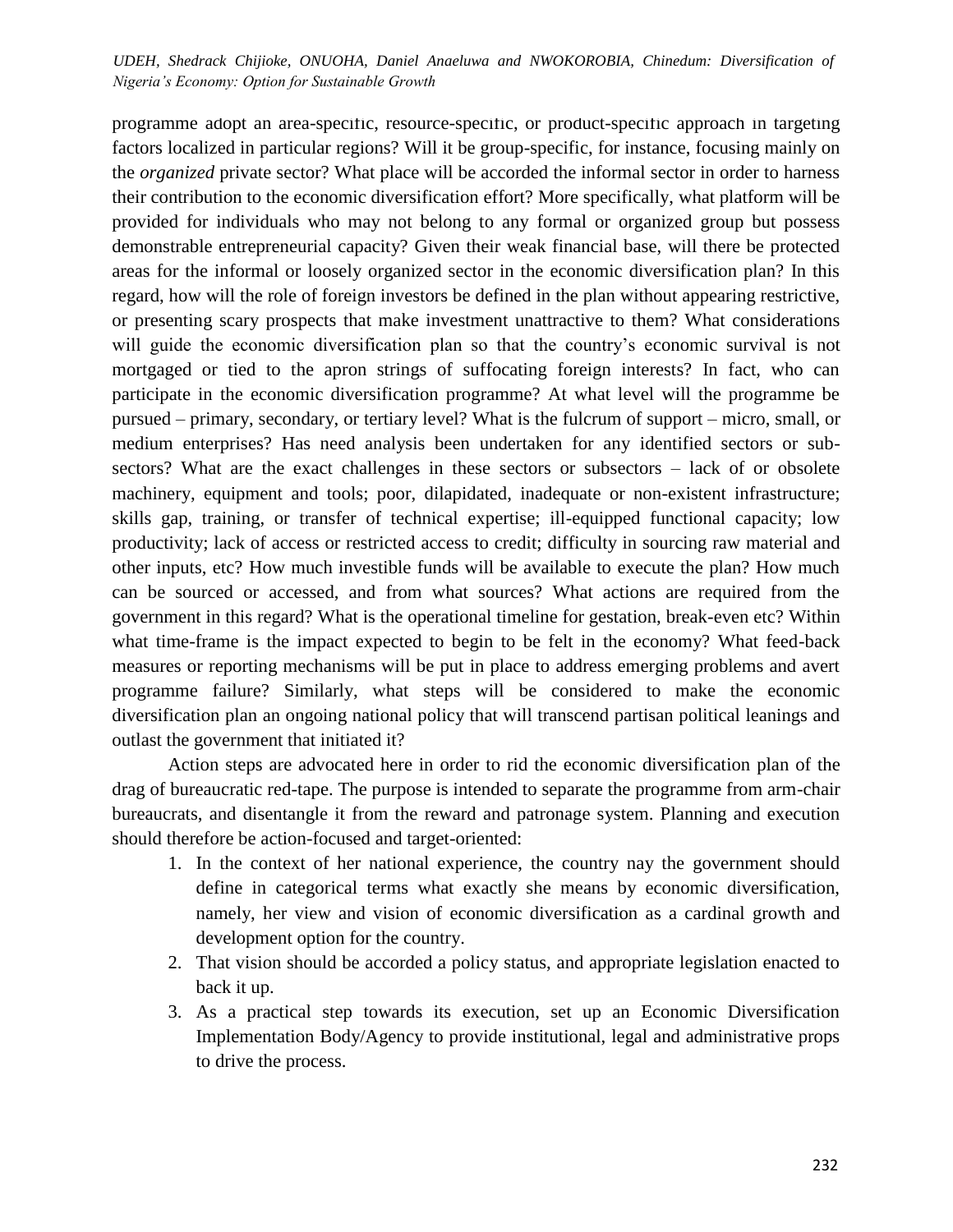- 4. Set up Field Offices domiciled in the locality of identified factors/resources/raw materials through which the body/agency will operate.
- 5. Appoint Field Officers to man the Field Offices of the body/agency, and report directly to Field Coordinators who will be in charge of particular regions. Each region will comprise a functionally manageable number of localities of similar, identical or related factors/resources/raw materials which share proximity.
- 6. In conjunction with the Raw Materials Research and Development Council, the Economic Diversification Implementation Body/Agency undertakes the mapping of factors/resources/raw materials for particular sectors/sub-sectors; identify the localities of the factors/resources/raw materials; and detail prospects and opportunities for products and services through backward and forward linkages. Whether in the primary sector (agriculture and natural resource extraction), secondary sector (processing and manufacturing), and the tertiary sector (trade and services), the value chain extends almost *ad infinitum*.
- 7. The identified sectors/subsectors e.g. manufacturing industries, mining/exploitation of solid minerals, agriculture, service industries, etc. will constitute the units/departments of the body/agency.
- 8. Each of the units/departments will have an Operational Field Office with a Field Officer.
- 9. Prospects and opportunities for each factor/resource/raw material cum products and services are evaluated and those identified with immediate or short term opportunity cost advantage are selected as pioneer or pilot products and services for initial investment.
- 10. (a) Individuals, native or alien residents, organized or informal groups already engaged in production/service activities in the selected factors/resources/raw materials cum sectors/sub-sectors areidentified.
	- (b) Platform and forum for engagement are instituted.
	- (d)Meetings and interactive sessions are held.
	- (e) Present capacities and capabilities are assessed; constraints and challenges are identified; prospects and opportunities explored; needs analysis undertaken, gaps and intervention determined.
	- (f) Effective monitoring and reporting systems are put in place with appropriate follow-up machinery to address emerging challenges.
	- (g) Against the backdrop of the foregoing and depending on its outcome,
	- $\triangleright$  determine whether it will be better to organize them into formal groups e.g. clusters, cooperatives, indigenous trade guilds, community organizations (to integrate vulnerable groups) etc
	- $\triangleright$  whether pooling resources and capacities will enhance their productive capacity
	- $\triangleright$  whether setting up common/shared facility centres will be helpful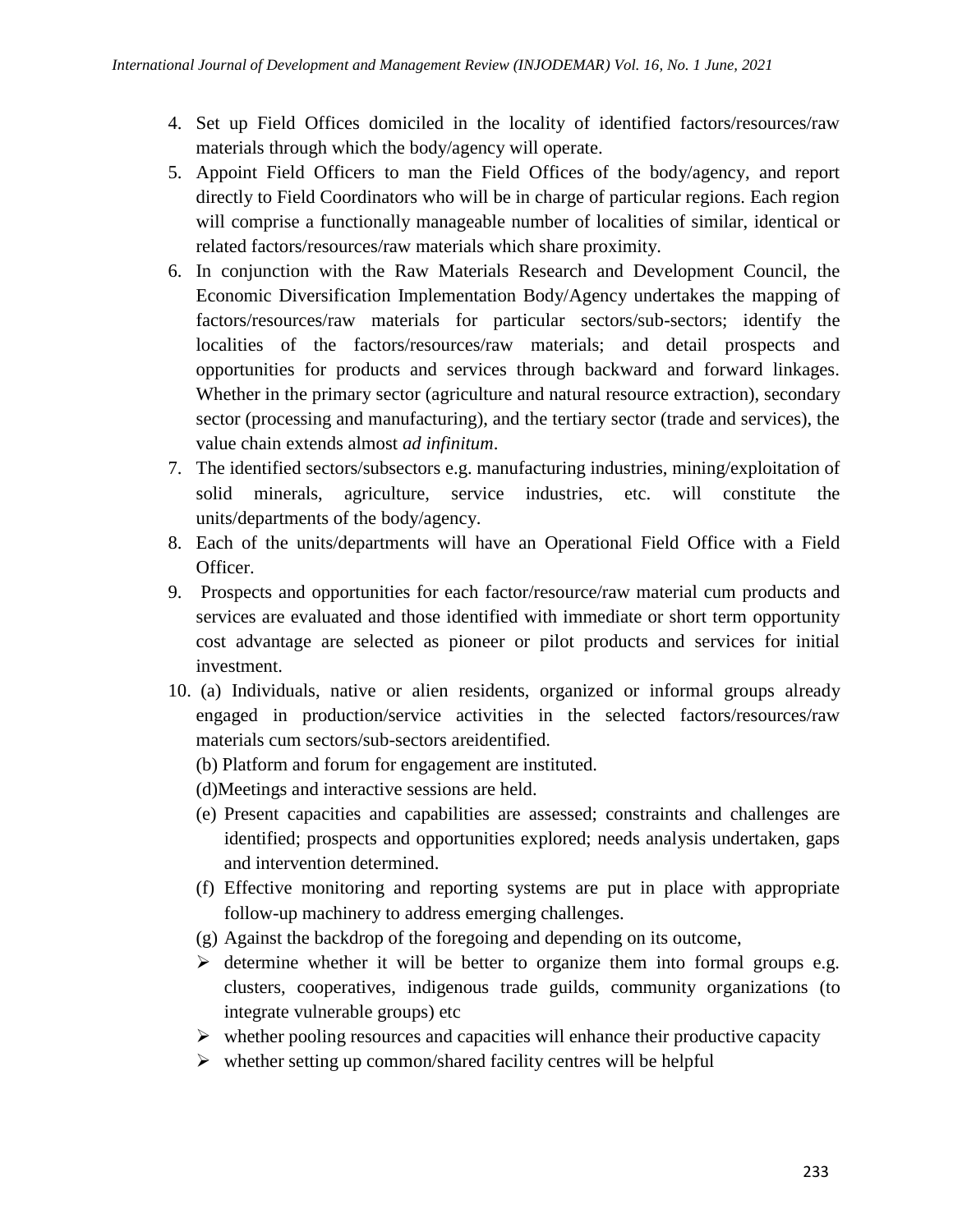- $\triangleright$  whether they should be assisted or subsidized to collectively procure needed equipment/machinery for processing/value-addition
- $\triangleright$  determine the area in which the common facility mentioned above will be needed – production/processing; quality control; power; storage; packaging; transportation/distribution; marketing support (local, national, international/export), etc
- $\triangleright$  determine whether attaching those in similar lines of business to large corporate organizations will offer any lifeline
- $\triangleright$  determine how spin-off and spill-over advantages can be harnessed through backward and forward linkages within and between sectors/subsectors, factors/resources/raw materials, and products/services

## **Concluding Remarks**

The emphasis here is on proactive involvement with the players and stakeholders in the different sectors/sub-sectors through direct monitoring, supervision and follow-up. This will involve engaging the citizens through government-wide coordination and agency-deep commitment. To make it feasible and give practical effect to it, the Economic Diversification Implementation Body/Agency and her Field Offices will actively engage the sectors/sub-sectors by *working with* them to ensure that the vision and purpose of the diversification programmes are realized.

## **References**

- Adebayo, O.O. (1999). *Nigeria's external debt crisis: Its management*. Lagos: Malthouse Press Limited.
- Anyaehie, M.C and Areji, A.C (2015). Economic diversification for sustainable development in Nigeria. *Open Journal of Political Science*s, 5: 87-94. Retrieved from: [http://dx.doi.org/10.4236/ojps.2015.52010\)](http://dx.doi.org/10.4236/ojps.2015.52010).
- Black, J. (2002). *A Dictionary of Economics,* London: Oxford University Press.
- Blueprint (2014).*Nigeria's oil sector contribution to GDP lowest in OPEC*. Retrieved 2017, Tuesday, 29<sup>th</sup> August from: [www.nationalplanning.gov.ng](http://www.nationalplanning.gov.ng/)
- Brundtland Commission Report (1983). *Towards sustainable development: Our common future.*  Report of the World Commission on Environment and Development, U.N. Documents: Gathering a body of global agreements. Retrieved from: [http://www.un-documents.net/ocf-](http://www.un-documents.net/ocf-02.htm)[02.htm.](http://www.un-documents.net/ocf-02.htm)
- Buhari, M. (2016).*Nigeria's economic survival depends on agriculture and manufacturing sectors*. News Report by Levinus Nwabughiogu retrieved from: [https://vanguardngr.com/2016/09.](https://vanguardngr.com/2016/09)
- Chidiadi, C.F. (2009). Analysis of the contributions of agriculture to national development. *Nigerian Journal of Production Economics,* 20: 24-32.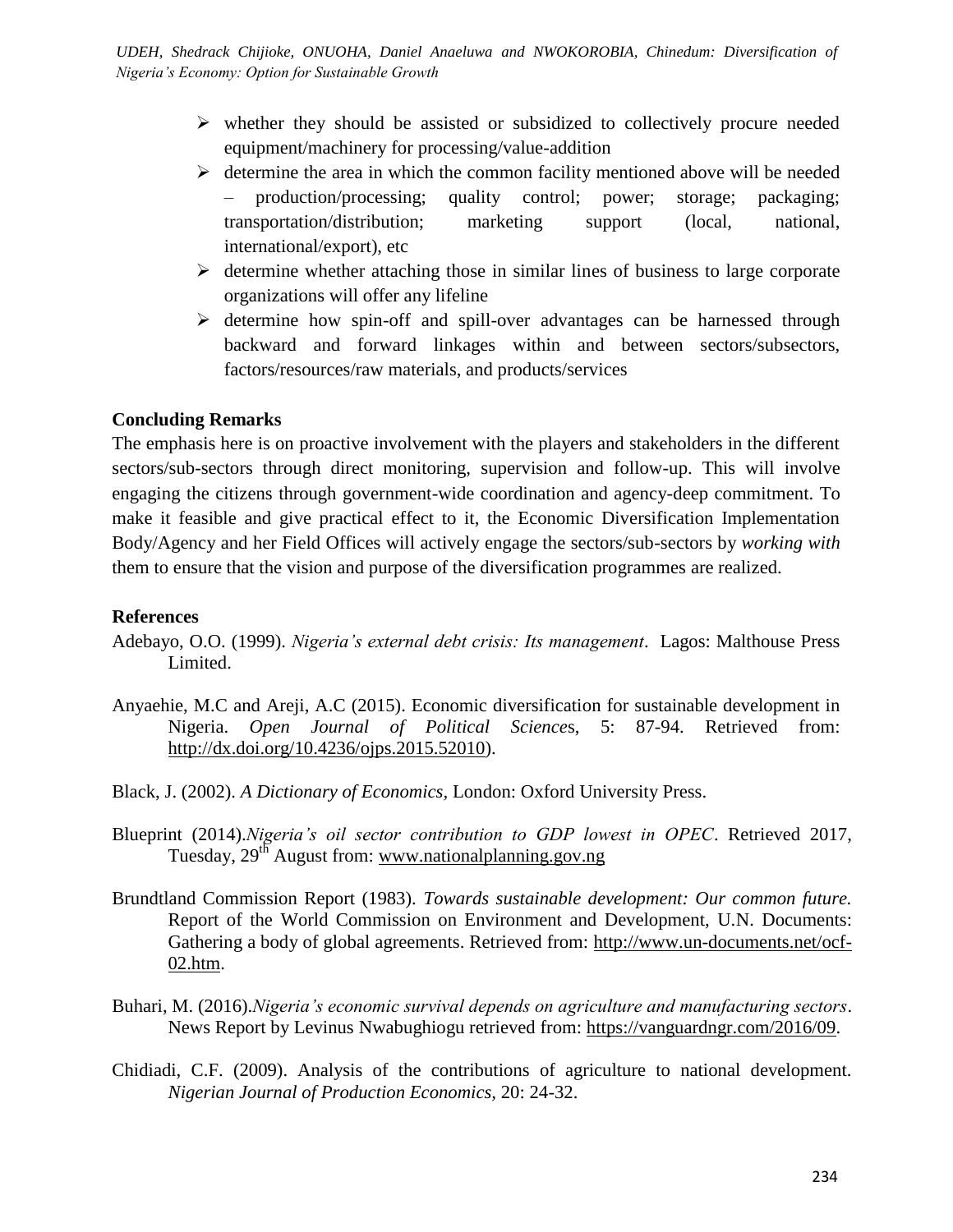- Egboka, B.C.E. (2013). *Democracy and good governance: An imperative for political stability and economic development in Nigeria*. Convocation Lecture delivered at the Federal Polytechnic, Nekede, Owerri, Wednesday, 5<sup>th</sup> June, p.8
- Eluogu, O. (2017). *Diversifying the Nigerian economy*. Retrieved August 27 from: [www.thecable.ng.](http://www.thecable.ng/)
- Fabiyi, M (2016, February 12 ). Buhari This economy is struggling: Six steps for reviving the Nigerian economy. *Sahara Reporters*.
- Feature Report (2012, Monday, June 4). Contract farming. *The Nation Newspaper*, Monday, p.37
- Jekwe, I (n.d.).Assessing the future of Nigeria's economy: Ignored threats from the global climate change debacle. *Africa Economic Analysis*. Retrieved from: http:www.afbis.com/analysis/climate\_change.htm)
- National Bureau of Statistics (NBS).*Quarter 4/ 2016 Report of National Gross Domestic Product.* Retrieved 2017, Tuesday, 29th August from: [www.nigerianstat.gov.ng.](http://www.nigerianstat.gov.ng/)
- Lioudis, N.K (2019). *The importance of diversification*[.https://www.investopedia.com/investing/i](https://www.investopedia.com/investing/importance-diversification/12/5/2019) [mportance-diversification/12/5/2019.](https://www.investopedia.com/investing/importance-diversification/12/5/2019)
- Njoku, J.E. (2013). *Academic research and leadership: A challenging experience*. First Foundation Lecture of the Federal University of Technology, Owerri, Nigeria.
- Obinna, C (2016, June 15).Pushing Nigeria's economic diversification forward*. This Day* Newspaper.
- Ojefia, I. A. (2016). Economic diversification: Linking vision to action. *Nigeria world*. Retrieved Thursday, November 24 from: [www.nigeriaworld.com/articles/2016/nov/241/htm\)](http://www.nigeriaworld.com/articles/2016/nov/241/htm).
- Onucheyo (2001).*Agriculture and the economic future of Nigeria*. Retrieved from [http://www.wazobia.biafranigeria.com](http://www.wazobia.biafranigeria.com/)
- Osalor, P. (n.d.). *The role of small and medium enterprises in Nigeria's economic diversification*. Retrieved from: [www.vanguardngr.com/2017/oi.](http://www.vanguardngr.com/2017/oi)
- Sarumi, M and Anyanwu, C (n.d.).*2013 GDP Report*. Retrieved from@http://www.proshareng.com/admin/upload/reports/GTIResearch/Infrastructure.pdf).

Supplement on Cassava (2013, April 1). Domestic and industrial uses. The*NEWS* magazine, Vol.40, No.12, pp.26.